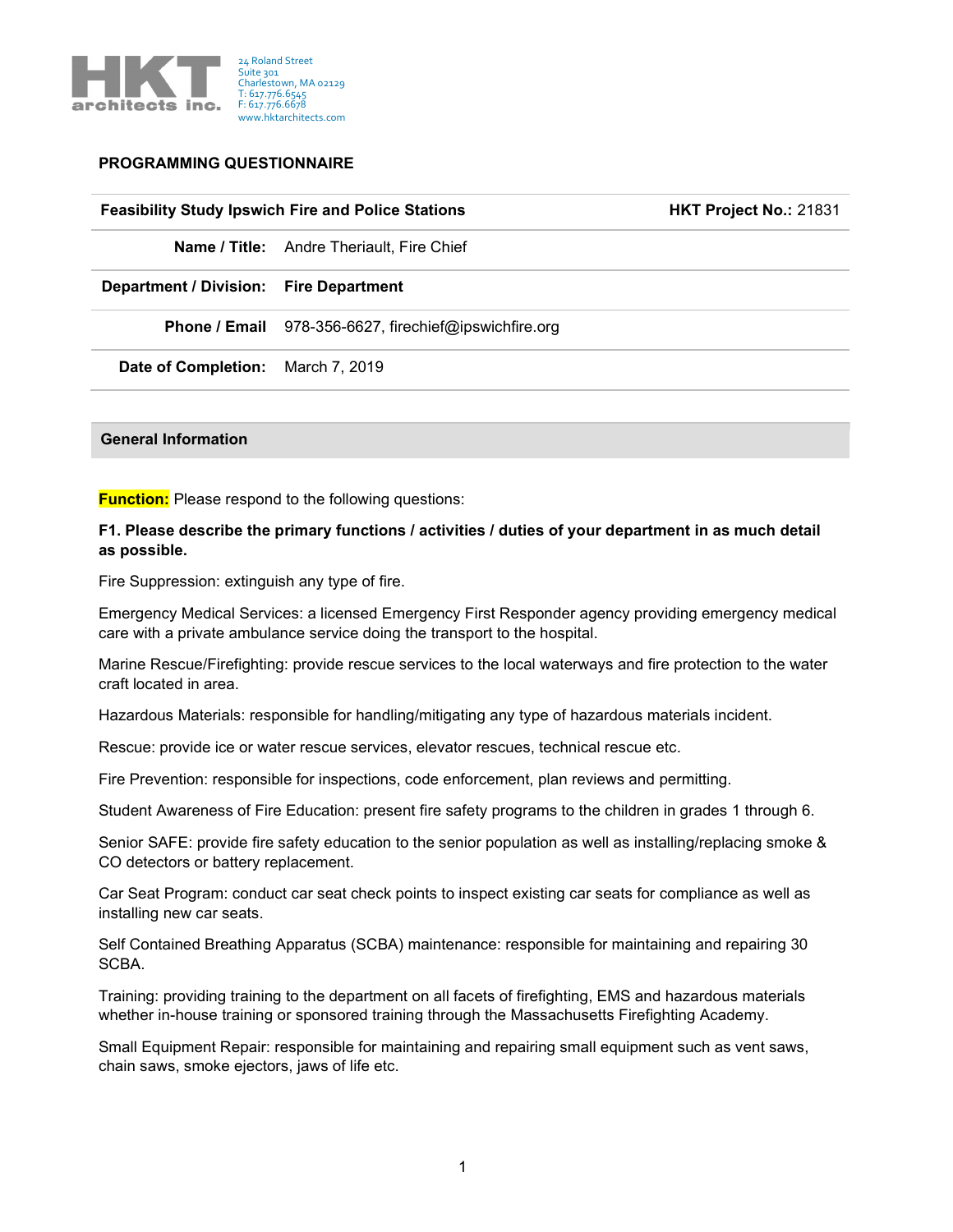

## F2. Identify any functions / activities / duties that you would like to see your department perform now and in the future that are not currently being done and for whom?

The department will be looking into the future to take over complete EMS to include the transport of patients. This will require adding 2 ambulances to the department's fleet.

#### F3. Please describe how the current dispatch / communications situation and your preferred placement for this function.

The dispatch/communications center is located at the police department. One dispatcher handles fire, police & EMS (private ambulance service) emergency and non-emergency calls. We do not have a preference on the location of the dispatch/communication center.

**Operations:** Please respond to the following questions:

## O1. How many visits by members of the public do you receive on an average day? Are there times of day / year that are busier than others? How many of these are medically related? Please explain.

On average the department sees between 5-6 people per day for fire prevention related business (get permits, plan reviews etc.). Otherwise we do not track the volume of people coming to the station. This figure would be higher for station tours, asking questions, meetings etc.

On average the department has 6 people arrive at the station for medical aid assistance.

## O2. What functions / activities / duties within your department have direct interaction with the public?

All of our functions/activities/duties require direct interaction with the public.

## O3. Are there any spaces you currently share with the Community? Do you envision sharing any spaces with the Community in the future?

Currently there are no spaces that we share with the community in the existing fire station. Yes, we do envision sharing space with the community in the future. If the project is a public safety complex we can envision the training room as being accessible to the community.

#### O4. Does your department have any special or specific security or safety concerns? Please explain.

The department has security cameras that monitor the exterior, apparatus bays and fire prevention office as well as a coded key pad to access the second floor. At issue, there is no security when no one is in the building. Visitors can enter the building through the fire prevention door and roam the first floor. The department needs to be fully secured when no one is in the building.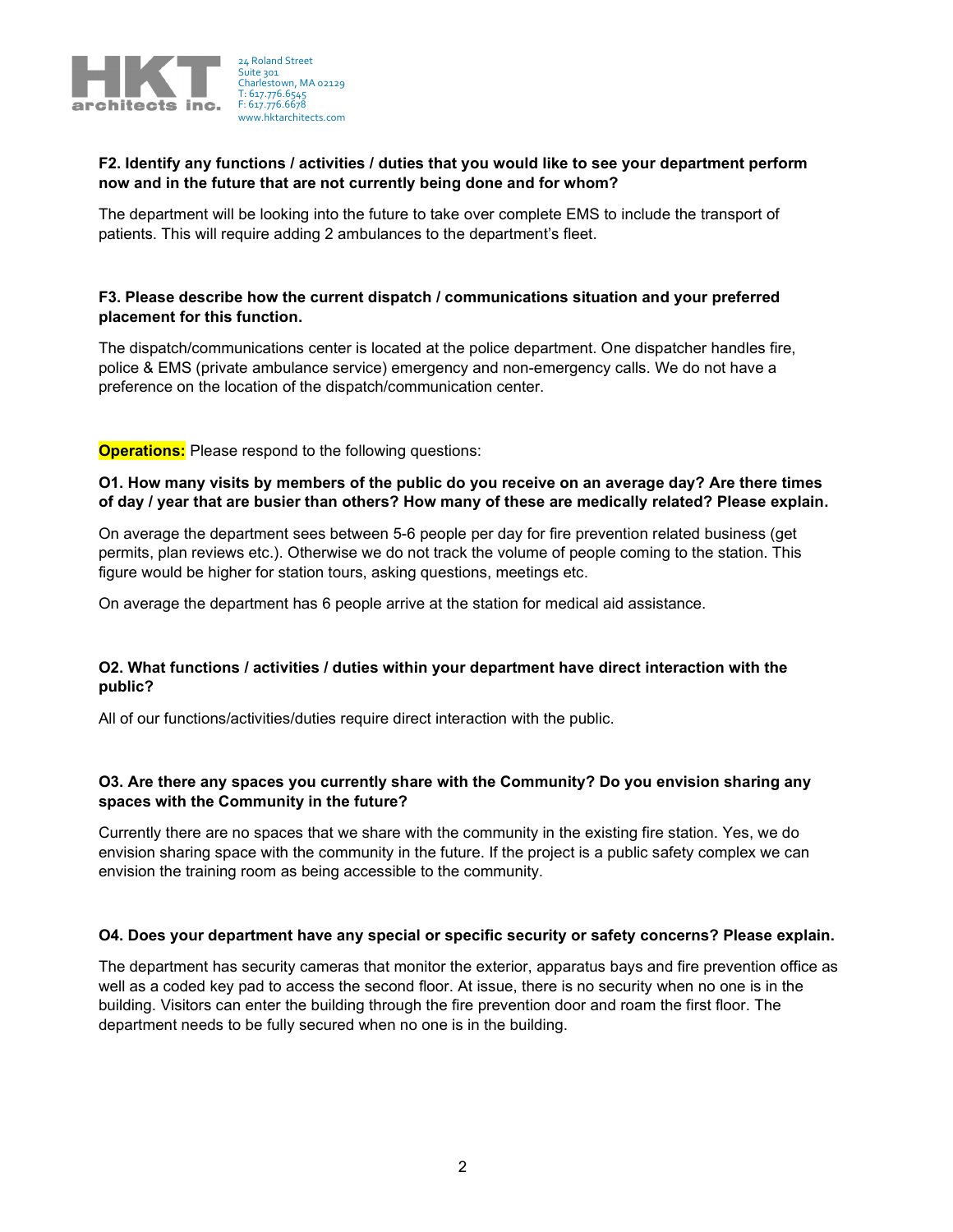

**Emergency Events:** Please describe any special requirements or needs during emergency events. Possible examples might include water, fuel or communication needs, outside assistance or changes to parking or queuing.

There are a number of situations that would require ample parking for personnel or evacuees.

- 1) Storm coverage: Depending on the magnitude of a storm we could have as many as 12 members on duty.
- 2) Large scale incidents: For example, during a structure fire we will have as many as 24 off-duty and call firefighters responding to the station to respond with additional apparatus.
- 3) A training room could be used as a warming center for residents if there is a power failure or an evacuation of a particular area. The occupancy load of the room will dictate the parking needs.
- 4) The training room will allow the department to sponsor Massachusetts Firefighting Academy classes throughout the year. The typical class size can be between 24 to 50 people.
- 5) National Guard: when there is a need for National Guard support the personnel, vehicles and equipment are stationed at the fire station.

#### Staffing Organization

| <b>Position</b>             | <b>Staffing Projections</b> |                | <b>FTE</b>     | <b>PTE</b> | <b>Comments</b> |   |                                                                                                |  |  |  |
|-----------------------------|-----------------------------|----------------|----------------|------------|-----------------|---|------------------------------------------------------------------------------------------------|--|--|--|
|                             | 2019                        | 2024           | 2029           | 2039       |                 |   |                                                                                                |  |  |  |
| Example: Chief              |                             | 1              | 1              | 1          | X               |   | <b>Manages Department</b>                                                                      |  |  |  |
| <b>Example: Staff Title</b> | 1                           | $\overline{2}$ | $\overline{2}$ | 3          | X               |   | <b>Staff Member of Division B</b>                                                              |  |  |  |
| Fire Chief                  | 1                           | 1              | 1              | 1          | X               |   | <b>Manages Administrative Functions</b>                                                        |  |  |  |
| Deputy Chief                | 1                           | 1              | 1              | 1          | X               |   | <b>Manages Operational Functions</b>                                                           |  |  |  |
| <b>Battalion Chief</b>      | $\Omega$                    | $\mathbf{0}$   | $\Omega$       | 4          | X               |   | Commands an Individual Shift                                                                   |  |  |  |
| Captain                     | 0                           | $\mathbf 0$    | 4              | 4          | X               |   | Commands an Individual Shift<br>(2029), Commands an Individual<br>Company (2039)               |  |  |  |
| Captain                     | 0                           | $\mathbf{0}$   | 1              | 1          | X               |   | <b>Oversees Fire Prevention Office</b>                                                         |  |  |  |
| Lieutenants                 | 4                           | 4              | 8              | 8          | X               |   | Commands an Individual Shift<br>(2019 & 2024), Commands an<br>Individual Company (2029 & 2039) |  |  |  |
| Lieutenant                  | 1                           | 1              | 1              | 1          | X               |   | <b>Fire Prevention Officer</b>                                                                 |  |  |  |
| Firefighters                | 12                          | 20             | 32             | 44         | X               |   | Firefighters to Staff Apparatus &<br>Ambulance                                                 |  |  |  |
| Call Firefighters           | 10                          | 12             | 12             | 12         |                 | X | <b>Supplement Full Time Staff</b>                                                              |  |  |  |
| Administrative Assistant    | $\mathbf{0}$                | 1              | 1              | 1          | X               |   | Office Manager                                                                                 |  |  |  |
|                             |                             |                |                |            |                 |   |                                                                                                |  |  |  |
|                             |                             |                |                |            |                 |   |                                                                                                |  |  |  |
|                             |                             |                |                |            |                 |   |                                                                                                |  |  |  |
|                             |                             |                |                |            |                 |   |                                                                                                |  |  |  |
|                             |                             |                |                |            |                 |   |                                                                                                |  |  |  |

Please provide an organizational chart for your department, if available, and complete the table below. Please include current staffing and possible projected staffing until the year 2039.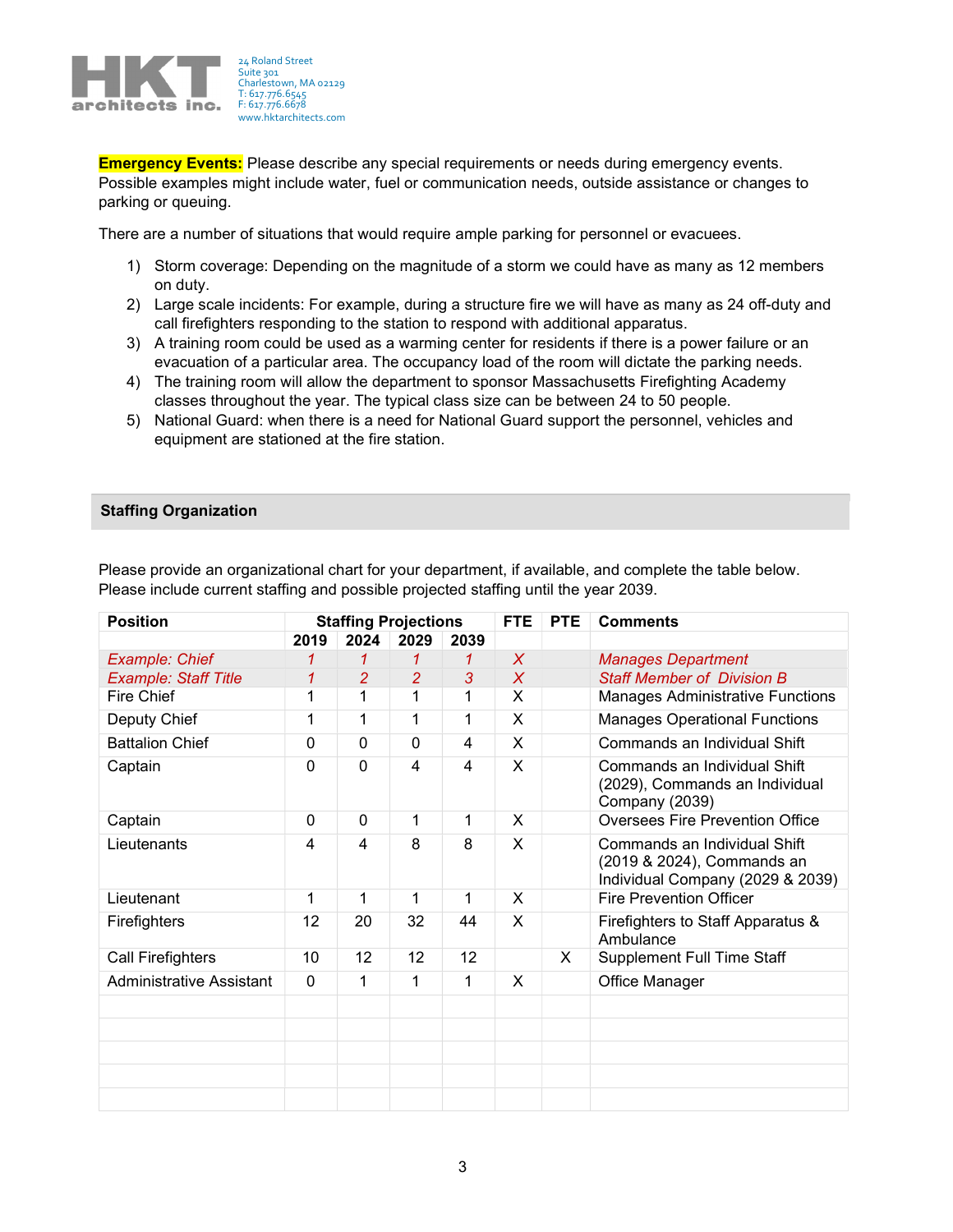

#### Space Needs Requirements

The next section deals with space needs for your department. This section is divided into four parts. The first part deals with general questions regarding existing and future space needs. The second part deals with general space requirements for your department including things such as public, lobby, conference, locker rooms, lunch room and other support facilities. The third part is devoted to individual office and/or workstation requirements. Storage requirements will be covered in the fourth part. Parking or vehicle storage needs will be addressed in the next section.

Please provide as much detail as possible to the questions. Your responses will help to guide programming discussions with the Design Team.

**Existing and Future Space Needs:** Please respond to the following questions:

#### E1. What are your thoughts regarding the current space your department occupies? Please comment on positive as well as negative attributes.

There is nothing positive about the space the department occupies. The station is over 110 years old and was designed for horse drawn apparatus not the modern fire department. Equipment, paperwork etc. are stored where ever there is space. Every time the department makes changes to the layout of the building it just reduces the available space further. For example, to add a deputy chief's office and renovate the chief's office on the second floor reduced the second floor meeting room square footage by 120 sf.

There are no separate facilities for male & female firefighters. One full bathroom with one shower is insufficient to meet the demands of the firefighters especially after a fire when firefighters need to clean up. This is key in cancer prevention, but we are sending off-duty and call firefighters home contaminated with the by-products of combustion exposing their family's to the same toxins.

# E2. What are your conference / meeting space needs? How often are meetings held? How many people attend your meetings? Can you share meeting facilities with the police department or the public? What equipment is required in different meeting spaces?

The department would need a conference room and a training room. Officer staff meetings are held monthly with 7 officers attending. Currently, the meetings are held in the meeting room on the second floor, but provides no privacy.

Shift training, especially classroom training, is conducted in the same meeting room. When department wide training or sponsored training from the Massachusetts Firefighting Academy is conducted it has to be done at another location to accommodate the number of personnel attending (24 to 50). Typically, this is done at the Town Hall as it has the classroom space to handle up to 50 people. When this occurs the station is left unmanned.

We can share meeting facilities with the police department and the community.

Both spaces would need to be fully functional for audio visual equipment, smart boards etc.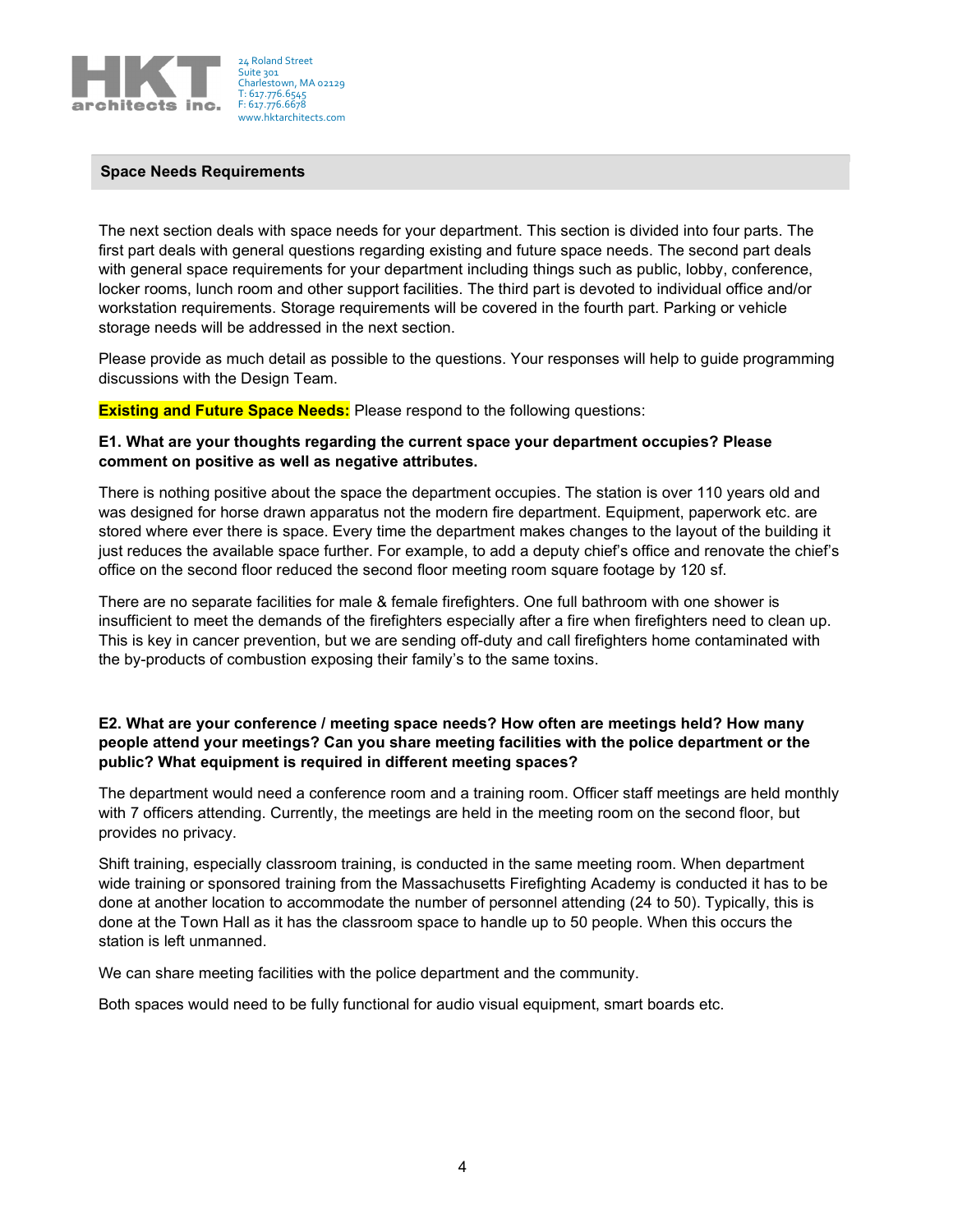

# E3. Describe centralized file, archived file and secure storage needs. How many linear feet of active files / records are accessed daily? How many linear feet of files / records do you produce in a year for archiving? How many years of files / records do you maintain? Can any files / records be maintained off-site or digitized?

We do not have any type of centralized file system in the station. Files are kept in file cabinets where ever there is space to put them. For the most part archived files are stored in the attic. There are no secure storage areas. It is unknown how many linear feet of records/files are accessed daily or produced yearly. The vast majority of the files/records are produced by the fire prevention office. State law requires files/records to be maintained from 1 to 7 years. We have no ability to maintain any files/records off-site and unsure if any of the files/records can be digitized.

General Space / Support Facility Requirements: Please provide a list of key spaces used by your department. If you have an idea of how large an existing space is or any distinguishing features, please note that.

| <b>Space</b>                  | Size (L x W)     | Quantity          | <b>Comments</b>                                                                                                                                                                                                                                   |  |  |  |  |
|-------------------------------|------------------|-------------------|---------------------------------------------------------------------------------------------------------------------------------------------------------------------------------------------------------------------------------------------------|--|--|--|--|
| Example: Lobby                | Existing 10 x 12 |                   | Meet and Greet, seating, access to<br>public toilets                                                                                                                                                                                              |  |  |  |  |
| <b>Example: Conference Rm</b> | Existing 14 x 18 | $\overline{2}$    | Needs multiple lighting levels, flat<br>screen monitor with computer hook-<br>$\mu$                                                                                                                                                               |  |  |  |  |
| <b>Example: Lunch Room</b>    | Seating for 10   | 1                 | Full Kitchen with sink, microwave, full<br>size refrigerator, water cooler                                                                                                                                                                        |  |  |  |  |
| <b>Example: Locker Rooms</b>  | $\tilde{?}$      | 1 male / 1 female | x male lockers, x female lockers                                                                                                                                                                                                                  |  |  |  |  |
| Lobby                         |                  |                   | There is no lobby, entrance to the<br>station is through the fire prevention<br>office.                                                                                                                                                           |  |  |  |  |
| <b>Fire Prevention Office</b> | $9 \times 12$    | 1                 | This space has a desk with computer<br>equipment, 5 file cabinets & a work<br>station to fill out permits.                                                                                                                                        |  |  |  |  |
| Office/Dispatch               | 11 x 15          | 1                 | Has a desk with computer, a copier<br>machine and work area for<br>communications equipment                                                                                                                                                       |  |  |  |  |
| Bathroom                      | 5x4              | 1                 | Just has a toilet                                                                                                                                                                                                                                 |  |  |  |  |
| <b>Truck Bay</b>              | 45 x 23          | 1                 | Houses the ladder truck, gear lockers,<br>gear dryer, flammables cabinets, work<br>benches and other storage                                                                                                                                      |  |  |  |  |
| Apparatus Bay                 | 60 x 45          | 1                 | Houses 2 pumpers, 1 forestry, 1<br>marine unit, 1 gator, gear washer,<br>gear lockers, slop sink, 5 equipment<br>lockers, hose rack, air compressor<br>with fill station                                                                          |  |  |  |  |
| <b>Basement</b>               | 60 x 45          | 1                 | The basement is a wet basement.<br>There is an air compressor, oil burner,<br>hot water heater. The basement is a<br>storage area for cleaning supplies,<br>toiletries, PPE, tables, car seats,<br>firefighting equipment, paper products<br>etc. |  |  |  |  |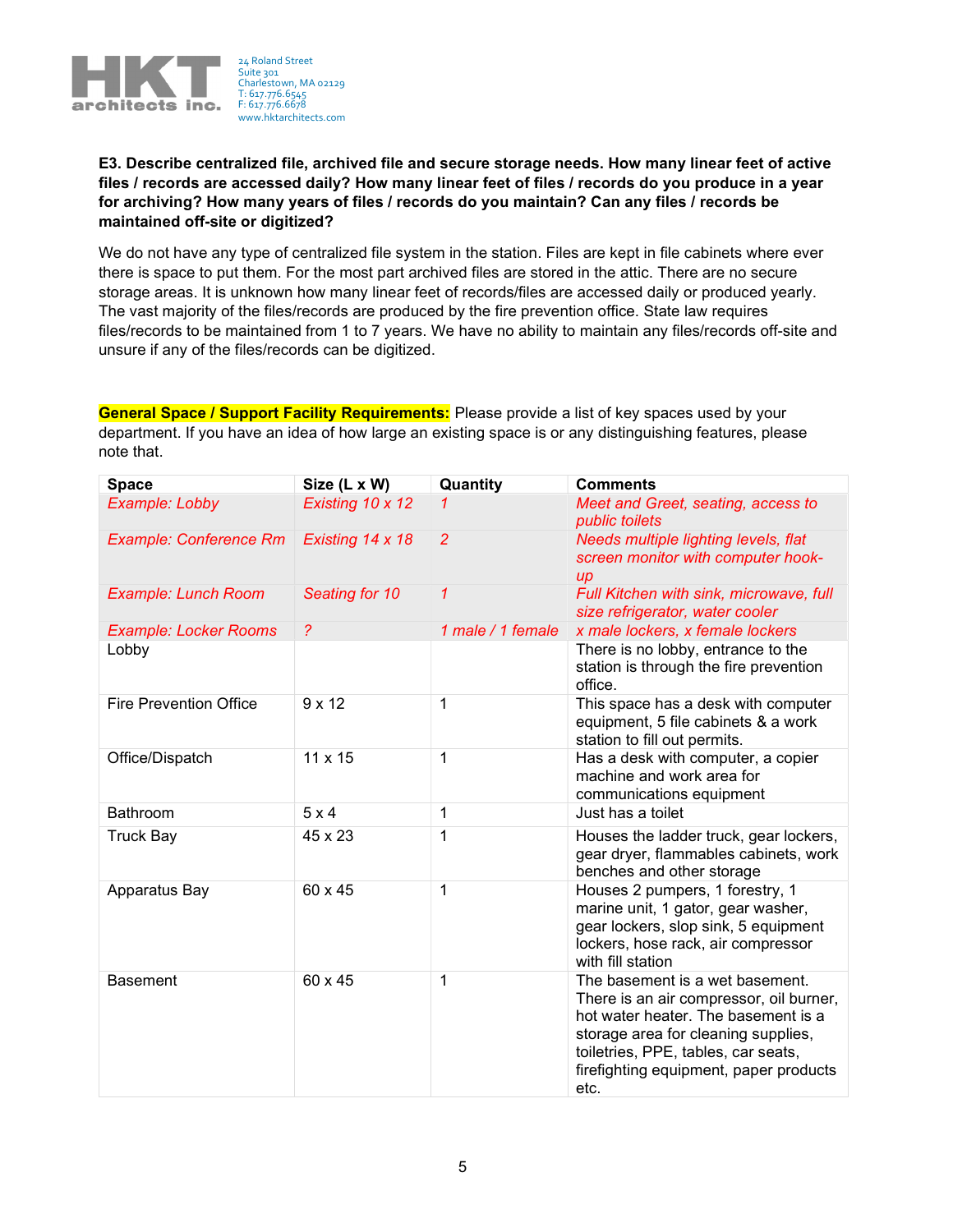

| Pantry                | 9x4           | 1                                                                                                | Food storage for shifts and cleaning<br>supplies                                                                                                                                                          |  |  |
|-----------------------|---------------|--------------------------------------------------------------------------------------------------|-----------------------------------------------------------------------------------------------------------------------------------------------------------------------------------------------------------|--|--|
| Kitchen               | $9 \times 15$ | 1                                                                                                | Full kitchen with cabinets, commercial<br>stove, refrigerator, dishwasher, sink<br>and water cooler                                                                                                       |  |  |
| Living Space          | 1             | 21 x 19<br>This area has multiple functions:<br>eating area, living room and personal<br>lockers |                                                                                                                                                                                                           |  |  |
| <b>Union Office</b>   | 1             | $7 \times 8$                                                                                     | Has a desk with computer and filing<br>cabinets                                                                                                                                                           |  |  |
| <b>Bathroom</b>       | $\mathbf 1$   | $8 \times 9$                                                                                     | Full bathroom with sink, toilet, shower<br>and washer/dryer                                                                                                                                               |  |  |
| Chief's Office        | 1             | $17 \times 8$                                                                                    | Has a desk with computer/printer, 1<br>book shelf, 1 file cabinet and 2 spare<br>chairs                                                                                                                   |  |  |
| Deputy Chief's Office | 1             | $17 \times 8$                                                                                    | Has a desk with computer/printer, 1<br>file cabinet/ 1 small table, 2 spare<br>chairs and TV                                                                                                              |  |  |
| <b>Meeting Room</b>   | 1             | $27 \times 19$                                                                                   | This room has many functions:<br>Lieutenant work station, firefighter<br>work station, work out area,<br>conference table, 3 file cabinets, 2<br>storage lockers, copier machine,<br>copier paper storage |  |  |
| <b>Bunk Room</b>      | 1             | 44 x 20                                                                                          | Open area with 16 beds and no<br>privacy                                                                                                                                                                  |  |  |

Office and/or Workstation Requirements: Please list any specific individual needs for staff in your department.

Think about the work performed: Do they have private meetings during the day? If so, with how many people. Do they have multiple private phone or personal conversations during the day? How long are they at their desk each day? Could they share workspace with another individual on another shift? Could they work at a shared work surface assigned on a daily or even hourly basis?

Note any furniture, equipment or storage they may need. Do they need a work surface with a computer hookup only or one with file drawers? Do they need visual or acoustic privacy? Do they need quick access to printers / copiers?

| Office (private) or<br><b>Workstation (open)</b>          | <b>Individual Needs for files, copiers</b><br>etc.                             | <b>Comments</b>                                                                             |
|-----------------------------------------------------------|--------------------------------------------------------------------------------|---------------------------------------------------------------------------------------------|
| <b>Example: Private Office</b><br>for Chief               | Desk with return, Lateral files,<br>bookcase, small table for 4,<br>whiteboard | <b>Acoustic privacy required. Access</b><br>through admin assistant's area is<br>preferred. |
| <b>Example: Workstation for</b><br><b>Admin Assistant</b> | Desk with return, Lateral files,<br>copier/printer                             | <b>Control point for visitors</b>                                                           |
| Private Office - Chief                                    | Desk with return, bookcase, file<br>cabinets, whiteboard, computer             | Privacy needed. Access through<br>administrative assistance area.                           |
| Private Office - Deputy<br>Chief                          | Same as Chief                                                                  | Same as Chief                                                                               |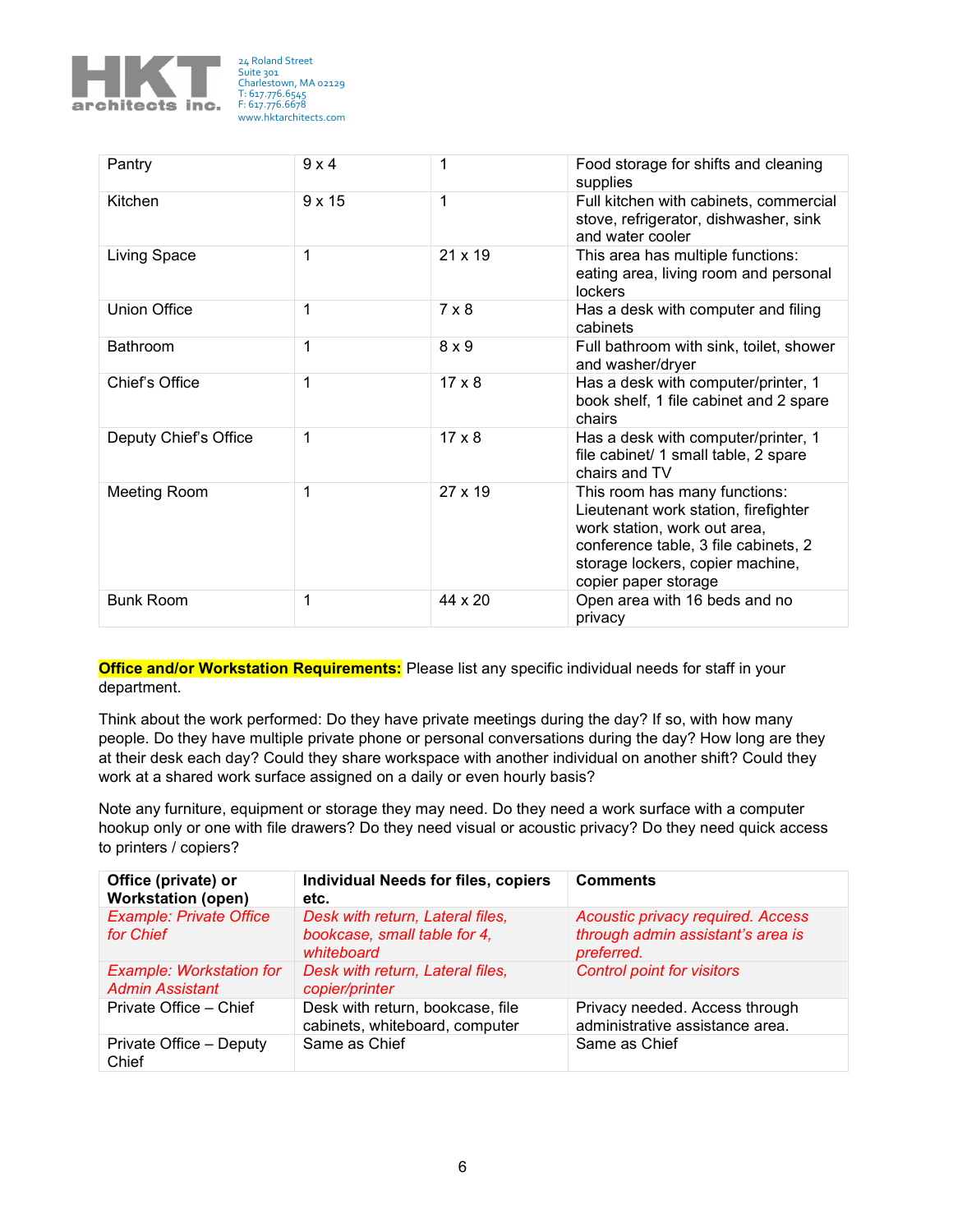

| Workstation for<br><b>Administrative Assistant</b> | Desk with return, computer,<br>copier/printer, file storage, seating<br>area for visitors, telephone                                                                           | Control point for visitors to Chief's and<br>Deputy's offices.                                                                                                                                                    |  |  |
|----------------------------------------------------|--------------------------------------------------------------------------------------------------------------------------------------------------------------------------------|-------------------------------------------------------------------------------------------------------------------------------------------------------------------------------------------------------------------|--|--|
| Private Office - Fire<br>Prevention                | Desk with return, computer, file<br>storage, whiteboard, seating for<br>visitors, a large table for plan<br>reviews, a large monitor for viewing<br>digitized plans, telephone | The area needs to be big enough to<br>accommodate 2 fire prevention<br>officers in the future. This can be<br>shared, but the office needs privacy<br>when working with customers                                 |  |  |
| Office - Shift<br>Commander                        | Desk with return, computer,<br>whiteboard, small table to seat 4,<br>storage for files, telephone                                                                              | Privacy needed. Have access to a<br>shared copier/printer.                                                                                                                                                        |  |  |
| Office - Training Officer                          | Desk with return, computer,<br>whiteboard, storage for files,<br>telephone                                                                                                     | Privacy needed. Have access to a<br>shared copier/printer.                                                                                                                                                        |  |  |
| Office - EMS                                       | Desk with return, computer,<br>whiteboard, storage for files,<br>telephone                                                                                                     | Privacy needed. Have access to a<br>shared copier/printer.                                                                                                                                                        |  |  |
| Work Station - Officers                            | Desk with return, computer, storage<br>for files, telephone                                                                                                                    | This area is for report writing, on-line<br>training, staffing reports. Have access<br>to a shared copier/printer. Need to<br>have sufficient work stations or ability<br>to expand as the department<br>expands. |  |  |
| Work Station -                                     | Desk with return, computer,                                                                                                                                                    | This area is for report writing, on-line                                                                                                                                                                          |  |  |
| Firefighters                                       | telephone                                                                                                                                                                      | training. Have access to a shared<br>copier/printer. Need to have sufficient<br>work stations or ability to expand as<br>the department expands.                                                                  |  |  |
|                                                    |                                                                                                                                                                                |                                                                                                                                                                                                                   |  |  |
|                                                    |                                                                                                                                                                                |                                                                                                                                                                                                                   |  |  |
|                                                    |                                                                                                                                                                                |                                                                                                                                                                                                                   |  |  |
|                                                    |                                                                                                                                                                                |                                                                                                                                                                                                                   |  |  |
|                                                    |                                                                                                                                                                                |                                                                                                                                                                                                                   |  |  |
|                                                    |                                                                                                                                                                                |                                                                                                                                                                                                                   |  |  |
|                                                    |                                                                                                                                                                                |                                                                                                                                                                                                                   |  |  |
|                                                    |                                                                                                                                                                                |                                                                                                                                                                                                                   |  |  |
|                                                    |                                                                                                                                                                                |                                                                                                                                                                                                                   |  |  |
|                                                    |                                                                                                                                                                                |                                                                                                                                                                                                                   |  |  |
|                                                    |                                                                                                                                                                                |                                                                                                                                                                                                                   |  |  |
|                                                    |                                                                                                                                                                                |                                                                                                                                                                                                                   |  |  |
|                                                    |                                                                                                                                                                                |                                                                                                                                                                                                                   |  |  |
|                                                    |                                                                                                                                                                                |                                                                                                                                                                                                                   |  |  |
|                                                    |                                                                                                                                                                                |                                                                                                                                                                                                                   |  |  |
|                                                    |                                                                                                                                                                                |                                                                                                                                                                                                                   |  |  |
|                                                    |                                                                                                                                                                                |                                                                                                                                                                                                                   |  |  |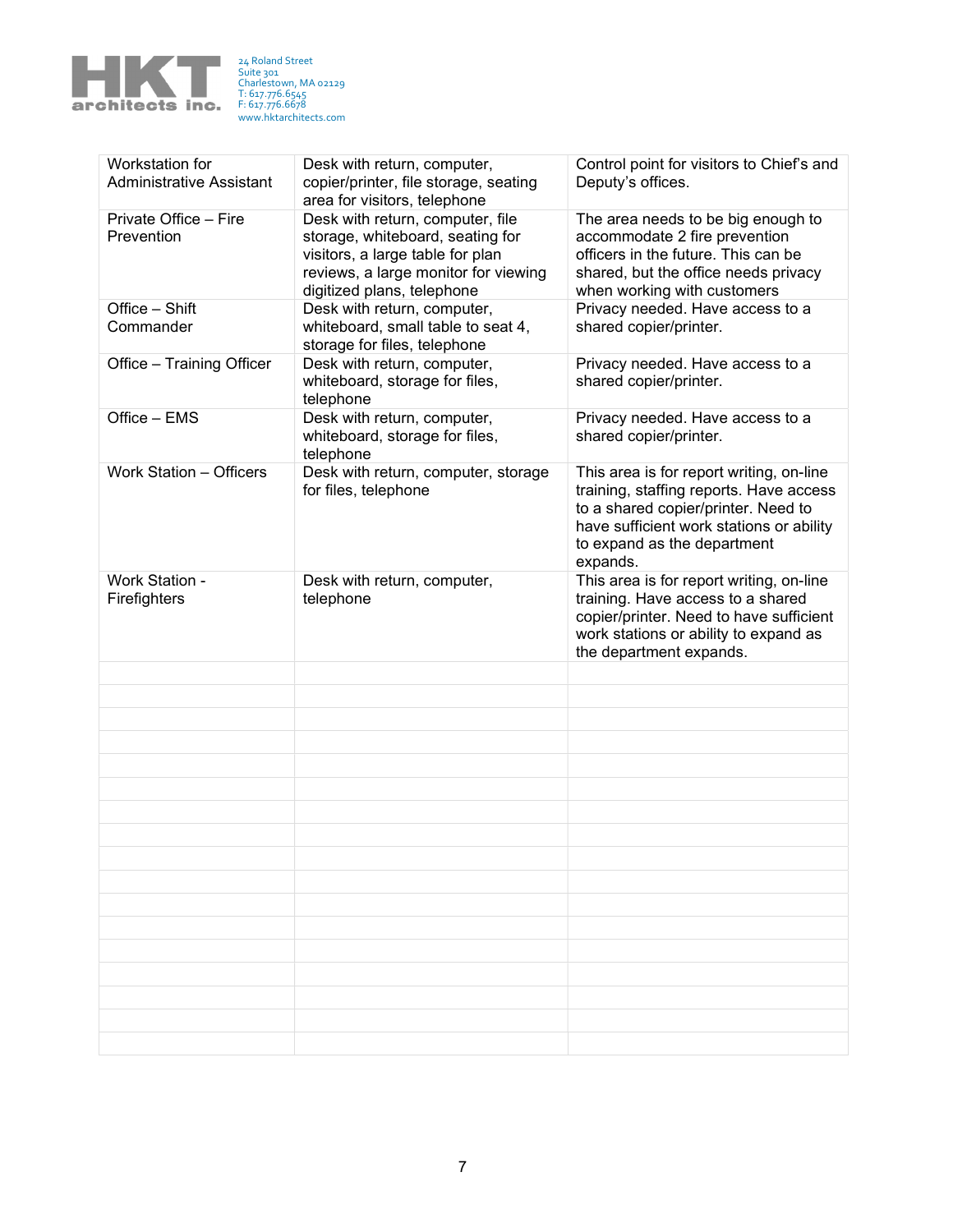

**Storage Requirements:** Please list any specific storage needs for your department.

Consider items currently stored on site and those that are stored elsewhere in Town. Consider whether current storage locations create any issues for access (i.e. paper is stored in a locked room in an adjacent building or all equipment used in conference rooms needs to be moved from one floor to another x times a day/week). Please list specific items stored. Please note if these items need special security (assume all doors can be locked).

| <b>Material - Items</b>            | <b>Size or Weight</b>                                                                                        | <b>Security Needs</b><br>Secure (S)<br><b>Unsecured (US)</b> | <b>Comments</b>                                                                                                                                       |  |  |  |  |
|------------------------------------|--------------------------------------------------------------------------------------------------------------|--------------------------------------------------------------|-------------------------------------------------------------------------------------------------------------------------------------------------------|--|--|--|--|
| <b>Example: Office Supplies</b>    | <b>Currently stored</b><br>in three $8' \times 8'$<br>rooms                                                  | s                                                            | Needs to be adjacent to admin offices                                                                                                                 |  |  |  |  |
| <b>Office Supplies</b>             | Multiple areas                                                                                               | S                                                            | Needs to be adjacent to<br>administration offices                                                                                                     |  |  |  |  |
| <b>Cleaning Supplies</b>           | Multiple areas                                                                                               | U                                                            | Need to store in one area with easy<br>access                                                                                                         |  |  |  |  |
| Paper Goods                        | Currently in<br>basement                                                                                     | U                                                            | Need to store in one area with easy<br>access                                                                                                         |  |  |  |  |
| <b>Medical Supplies</b>            | Currently in<br>cabinet in<br>apparatus bay                                                                  | $\mathsf S$                                                  | Storage needs to be near apparatus<br>floor and protected from<br>contamination etc.                                                                  |  |  |  |  |
| Spare PPE                          | Located in wet<br>basement                                                                                   | S                                                            |                                                                                                                                                       |  |  |  |  |
| <b>SCBA</b><br>Maintenance/Storage | Some<br>equipment/parts<br>located in a<br>storage cabinet,<br>spare SCBA<br>scattered around<br>the station | S                                                            | Need a space not only to secure<br>everything, but be able to make<br>repairs. Need to prevent<br>contamination of the equipment.                     |  |  |  |  |
| <b>Flammables Storage</b>          | 2 cabinets in<br>truck bay                                                                                   | S                                                            | Need to store flammables in one area<br>in a storage area that meets fire<br>codes                                                                    |  |  |  |  |
| <b>Equipment Storage</b>           | Multiple cabinets<br>& basement                                                                              | $\mathbf S$<br>Need to store additional equipment            |                                                                                                                                                       |  |  |  |  |
| Gear Lockers                       | Multiple wooden<br>lockers around<br>the station                                                             | S                                                            | Need proper ventilated gear lockers<br>for all department members                                                                                     |  |  |  |  |
| <b>Personal Lockers</b>            | Wooden second<br>floor                                                                                       | $\mathsf S$                                                  | Need proper ventilated personal<br>lockers for all full-time personnel                                                                                |  |  |  |  |
| <b>Car Seats</b>                   | Stored in wet<br>basement                                                                                    | S                                                            | Need to be secured in a dry area.<br>Easy access to apparatus bay.                                                                                    |  |  |  |  |
| <b>SAFE/Senior Safe</b>            | Storage cabinet<br>apparatus bay &<br>basement                                                               | S                                                            | Need storage for smoke & CO<br>detectors, batteries, lock boxes, files<br>& fire education material such as<br>coloring books, helmets, stickers etc. |  |  |  |  |
|                                    |                                                                                                              |                                                              |                                                                                                                                                       |  |  |  |  |
|                                    |                                                                                                              |                                                              |                                                                                                                                                       |  |  |  |  |
|                                    |                                                                                                              |                                                              |                                                                                                                                                       |  |  |  |  |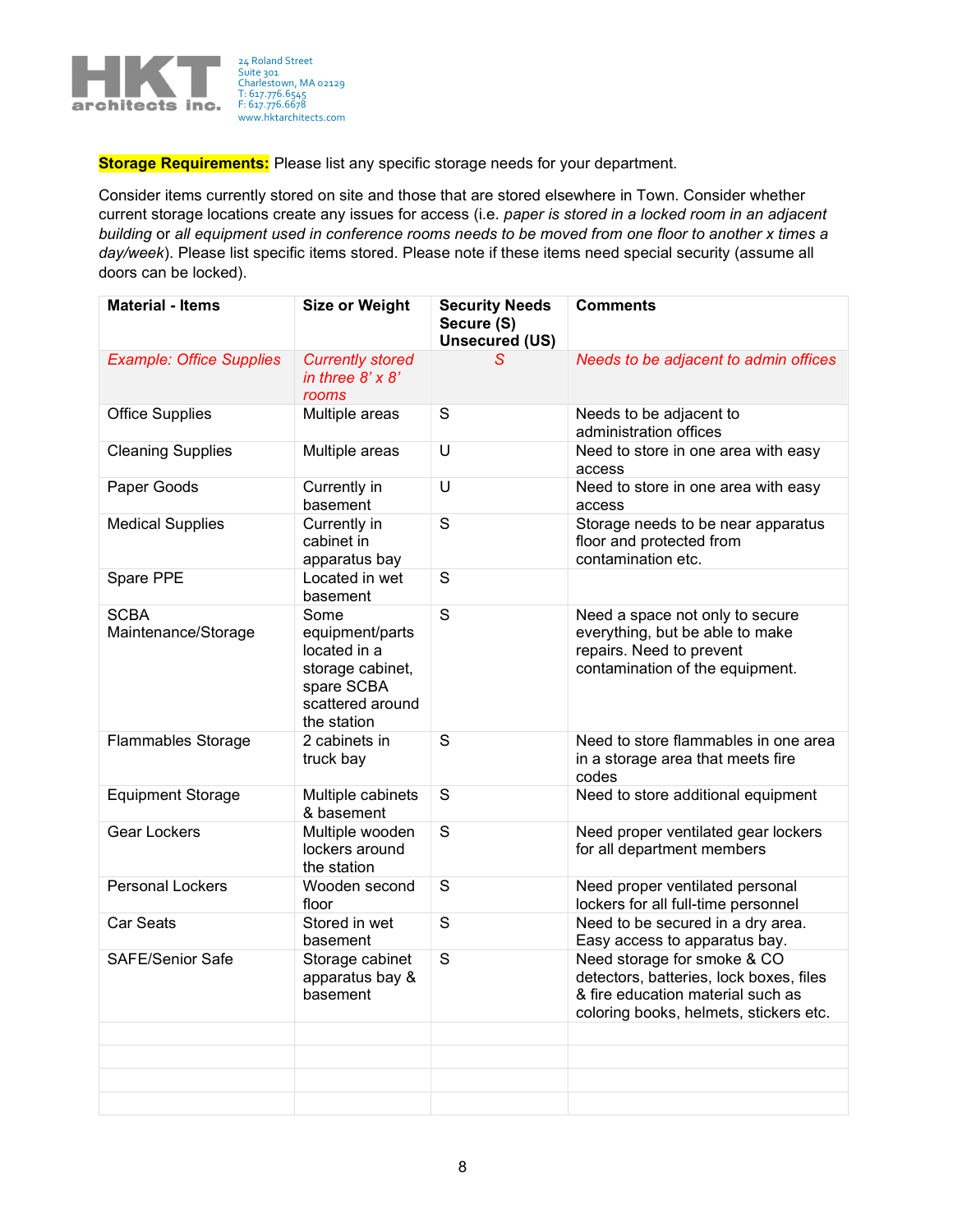

#### Apparatus / Town-Owned Vehicles

**Apparatus:** Please respond to the following questions regarding your apparatus.

#### V1. Do you perform light maintenance on your vehicles in-house?

The firefighters will perform light maintenance such as bulb replacement etc. Any other larger maintenance projects are still done in-house by the mechanic.

#### V2. Do any department owned vehicles go home with employees at night?

Yes. Currently 3 vehicles go home at night; chief, deputy chief & fire prevention.

Apparatus Storage: Please provide as detailed of a list as you can. Parking counts are required by zoning and this list will help us confirm needs and special issues particularly as it relates to your specific department's vehicles and equipment. Please provide overall vehicle sizes: Small = 8 'x 10', Medium = 8 'x 20' (typical car), Large = 12' x 30', X-Large = 12' x 40' or larger. Please note if vehicle must be stored indoors or in an uncovered parking lot and other unique features (i.e. electric vehicles, handicap van, etc.).

| <b>Vehicle Type</b>           | <b>Vehicle Projections</b> |                |                | <b>Size</b>    |   |                  |                  | <b>Comments</b> |                                                |
|-------------------------------|----------------------------|----------------|----------------|----------------|---|------------------|------------------|-----------------|------------------------------------------------|
|                               | 2019                       | 2024           | 2029           | 2039           | S | М                | L                | <b>XL</b>       |                                                |
| <b>Example: Fire Truck</b>    | $\overline{4}$             | $\overline{4}$ | 5              | 6              |   |                  | $\boldsymbol{x}$ |                 | <b>Indoors</b>                                 |
| Ex: Command<br><b>Vehicle</b> | $\overline{2}$             | $\overline{2}$ | $\overline{2}$ | $\overline{2}$ |   | $\boldsymbol{x}$ |                  |                 | Parking lot or                                 |
| Fire Chief                    | 1                          | 1              | 1              | 1              |   |                  | X                |                 | Outside, but<br>protected from the<br>weather  |
| Deputy Chief                  | 1                          | 1              | 1              | $\mathbf{1}$   |   |                  | X                |                 | Outside, but<br>protected from the<br>weather  |
| <b>Battalion Chief</b>        | $\mathbf 0$                | $\mathbf 0$    | 0              | 1              |   |                  | X                |                 | Indoors                                        |
| Pick Up Truck                 | 1                          | 1              | 1              | 1              |   |                  | X                |                 | Indoors                                        |
| <b>Forestry Truck</b>         | 1                          | 1              | 1              | 1              |   |                  | X                | X               | Indoors                                        |
| Pumpers                       | $\overline{2}$             | 3              | 3              | $\overline{4}$ |   |                  |                  | X               | Indoors                                        |
| Ladder Truck                  | 1                          | 1              | 1              | 1              |   |                  |                  | X               | Indoors                                        |
| <b>Fire Prevention</b>        | 1                          | 1              | $\overline{2}$ | $\overline{2}$ |   |                  | X                |                 | Outside, but<br>protected from the<br>weather  |
| <b>Boat Trailered</b>         | 1                          | 1              | 1              | 1              |   |                  |                  | X               | Indoors                                        |
| <b>Boat Trailered</b>         | 1                          | 1              | 1              | 1              |   |                  |                  | X               | Indoors                                        |
| <b>Gator Trailered</b>        | 1                          | 1              | 1              | 1              |   |                  |                  | X               | Indoors                                        |
| Ambulance                     | $\mathbf 0$                | $\overline{2}$ | $\overline{2}$ | 3              |   |                  |                  | X               | Indoors                                        |
| <b>Mass Decon Trailer</b>     | 1                          | 1              | 1              | 1              |   |                  |                  | X               | Outside, but needs to<br>be protected from the |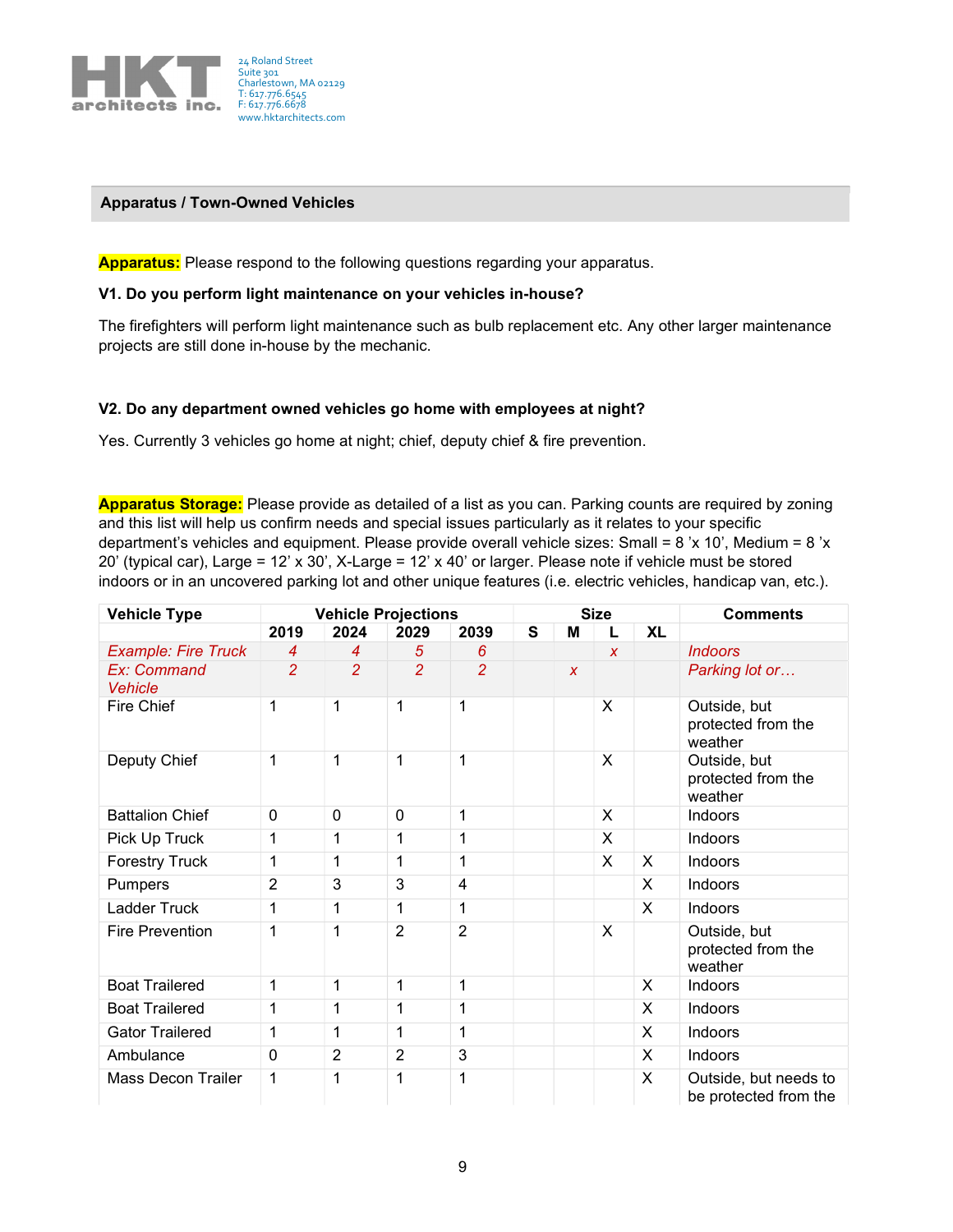

|                    |  |  |   | weather especially<br>snow loads. A power<br>supply is required to<br>keep batteries in the<br>trailer charged. |
|--------------------|--|--|---|-----------------------------------------------------------------------------------------------------------------|
| <b>DEP Trailer</b> |  |  | X | Outside, but needs to<br>be protected from the<br>weather especially<br>snow loads.                             |
|                    |  |  |   |                                                                                                                 |

**Other** 

Other Information: Please respond to the following questions:

1. Please provide additional information that you believe would provide a more complete picture of your needs with a focus on intangible ideas (such as: we want to provide an open atmosphere, but our work is too sensitive because...).

Training is key for the department. So we would be looking for some type of training tower to be incorporated into the design providing indoor and outdoor opportunities. For example, the training tower would be equipped with windows so ladder training can be done outside, but able to do it inside during the winter months. The tower should be equipped with stairs for hose handling evolutions and a standpipe system to simulate high rise operations. The tower should be configured for Rapid Intervention training and bail out training. Lastly, have anchor points and other access points for technical rescue use.

The station should be designed such that from anywhere in the facility firefighters will get to the apparatus quickly reducing response times.